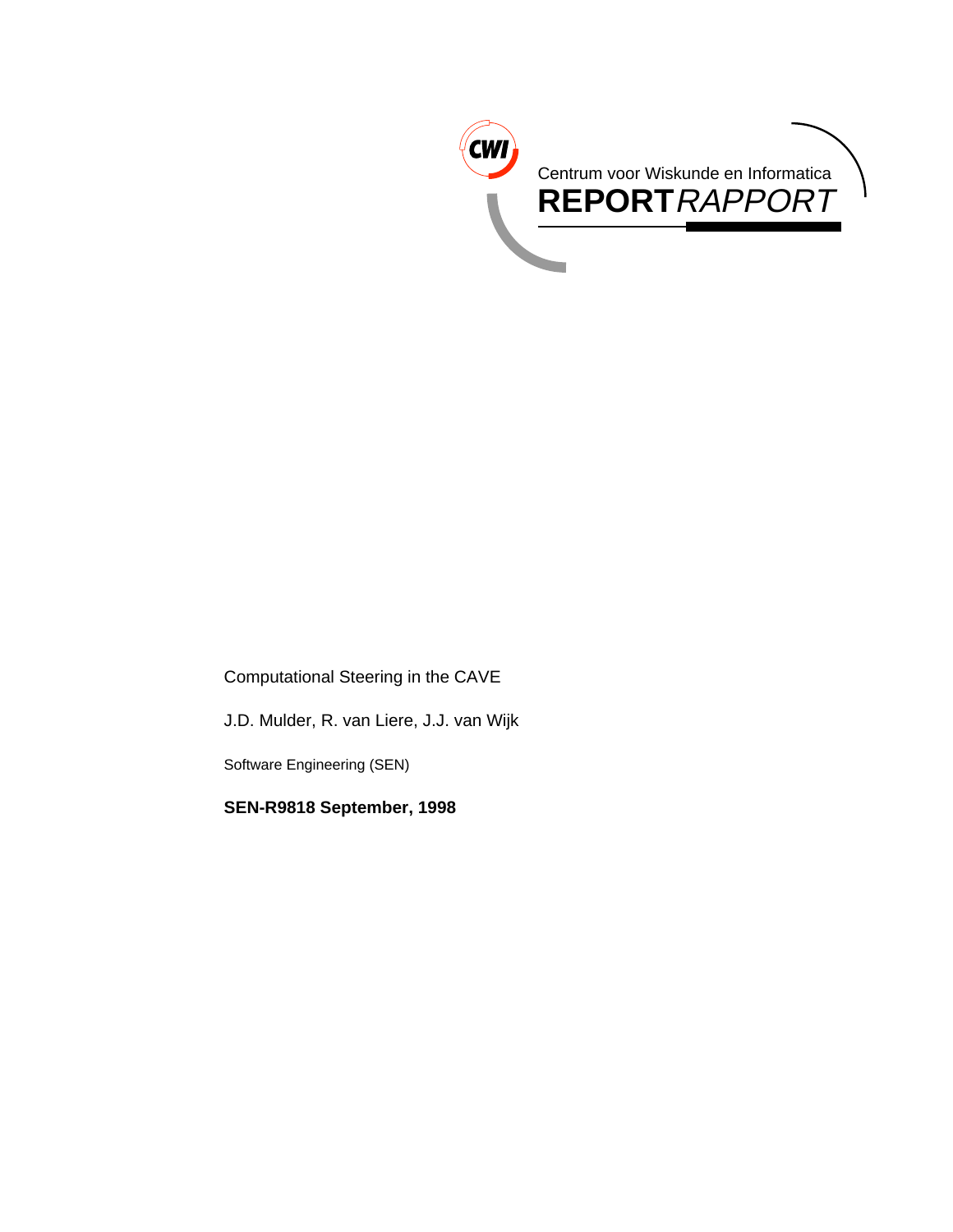Report SEN-R9818 ISSN 1386-369X

CWI P.O. Box 94079 1090 GB Amsterdam The Netherlands

CWI is the National Research Institute for Mathematics and Computer Science. CWI is part of the Stichting Mathematisch Centrum (SMC), the Dutch foundation for promotion of mathematics and computer science and their applications.

SMC is sponsored by the Netherlands Organization for Scientific Research (NWO). CWI is a member of ERCIM, the European Research Consortium for Informatics and Mathematics.

Copyright © Stichting Mathematisch Centrum P.O. Box 94079, 1090 GB Amsterdam (NL) Kruislaan 413, 1098 SJ Amsterdam (NL) Telephone +31 20 592 9333 Telefax +31 20 592 4199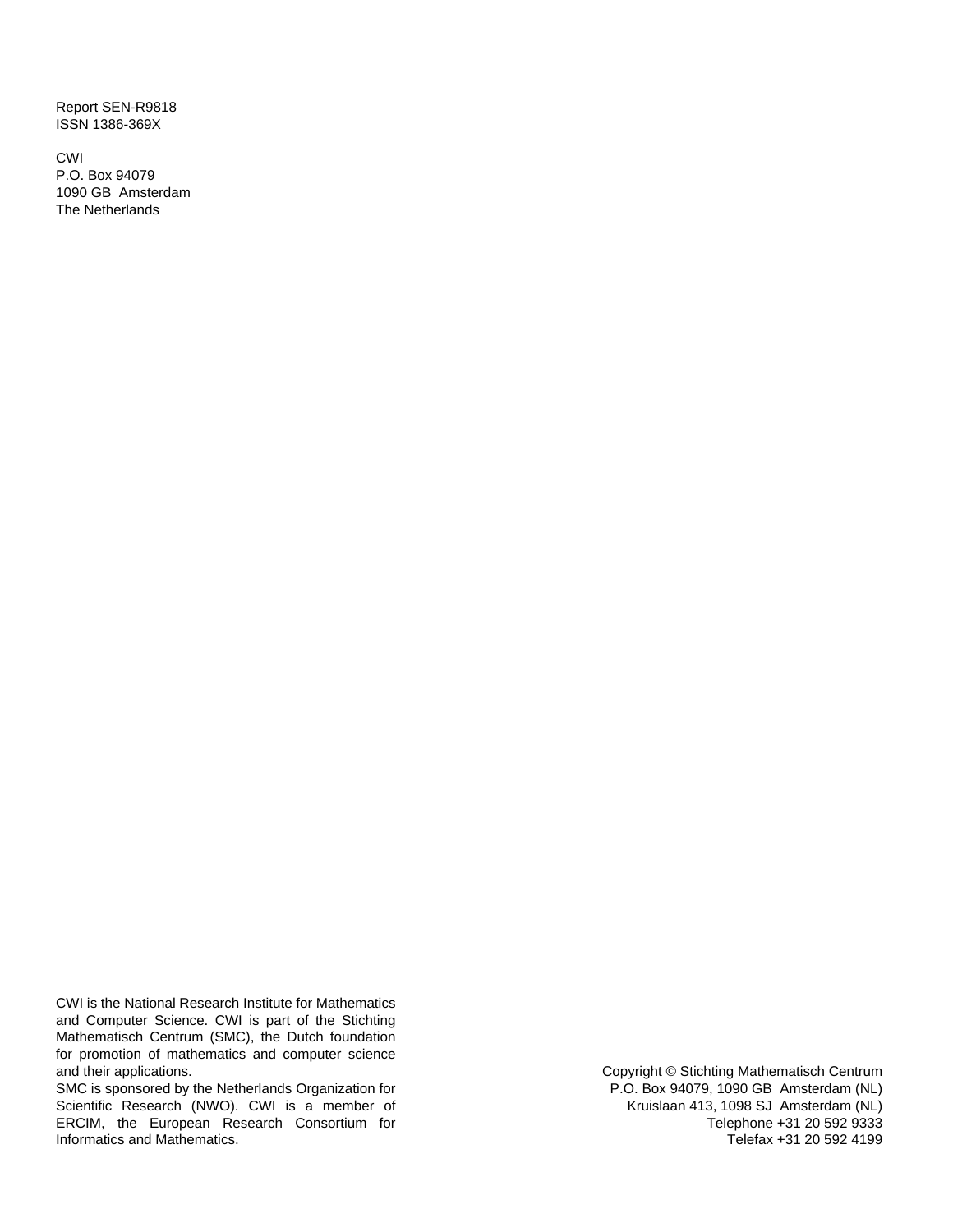# Computational Steering in the CAVE

Jurriaan D. Mulder Robert van Liere  $C$ <sub>*M* $/$  $I$ </sub>

P.O. Box 94079, 1090 GB Amsterdam, The Netherlands

Jarke J. van Wijk Faculty of Mathematics and Computer Science, Eindhoven University of Technology, The Netherlands

## ABSTRACT

Scientists can gain much more insight from their simulations if they are enabled to change simulation parameters on the fly while observing the results immediately. A crucial aspect of such *computational steering* is an intuitive user interface. We have developed an environment that enables researchers to construct such interfaces efficiently and effectively for graphical workstations. In this paper we report on our next step towards more intuitive user-interfaces: We have modified our system for use in the CAVE.

The CAVE is a projection-based virtual environment. Virtual environments are designed to provide the effect of immersion in an interactive three-dimensional computer-generated environment. We show that the use of virtual environments for computational steering interfaces can improve interaction with the simulation and immersion in the computational process. We present our system, the methods we have developed for improved 3D interaction, and describe three applications.

1991 Computing Reviews Classification System: I.3.6 [Computer Graphics]: Methodology and Techniques - Interaction Techniques; I.3.7 [Computer Graphics]: Three-Dimensional Graphics and Realism - Virtual Reality; I.6.6 [Simulation and Modeling]: Simulation Output Analysis; I.6.7 [[Simulation and Modeling]: Simulation Support Systems - Environments.

Keywords and Phrases: Computational Steering, Virtual Environments, 3D Graphics and Interaction. Note: Published in Future Generation Computer Systems (14) 1998, special issue on Virtual Reality. Work carried out under CWI project SEN-1.3, Interactive Visualization Environments

#### 1. INTRODUCTION

Scientific visualization has traditionally been a post-processing process. Upon completion of a simulation the gathered data is processed and visualized. In this case, the user interaction with the simulation is limited. Computational steering enables the user to study a simulation's behavior interactively: results are visualized while the simulation is in progress and, simultaneously, the user can manipulate the simulation's input parameters. In this way, the user can interactively explore parameter spaces and experiment with different settings to obtain additional insight in the underlying computational model.

Computational steering is a highly interactive process. Therefore, an intuitive user interface is one of the key requirements for a steering application to be effective. It is important that the user interface provides intuitive methods for interaction, both for the visualization of the simulation results and for the manipulation of the simulation input parameters. These aspects become particularly critical for three-dimensional simulations.

In recent years, the use of virtual environments in scientific visualization has been explored. Virtual environments are designed to provide the effect of immersion in an interactive three-dimensional computer-generated environment [3]. For scientific visualization, the aspect of immersion can make a valuable contribution to the perception of a visualization compared to 3D graphics displayed on desktop graphics workstations. For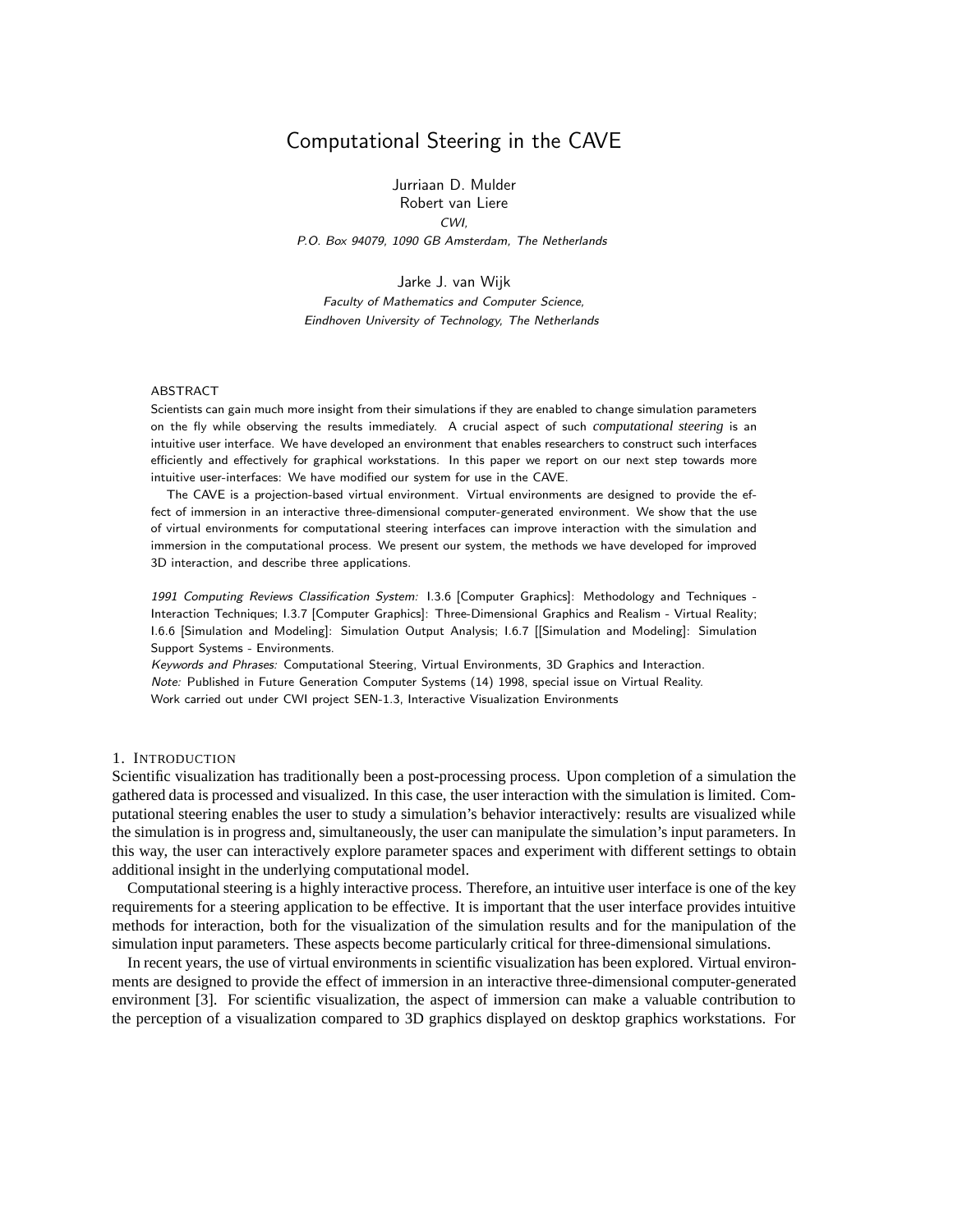computational steering, both the aspects of immersion and interaction can contribute to the effectiveness of the interface.

The main differences between interactive 3D desktop graphics and virtual environments are listed in table 1 (as formulated by Cruz-Neira [5]). Each of the aspects listed in the table concern user interaction, both viewing and manipulation. The table indicates that virtual environments in potential can provide more intuitive means for viewing and manipulation. Therefore, it can be expected that virtual environments will lift user participation in 3D computational steering applications to a higher level. However, both viewing and intuitive manipulation in virtual environments are still current research issues.

| Interactive 3D Graphics               | Virtual Environments               |  |
|---------------------------------------|------------------------------------|--|
| Screen used as canvas                 | Displays used as 3D space          |  |
| Tele-manipulation                     | Direct manipulation                |  |
| 3D to 2D mapping of user's actions    | 3D to 3D mapping of user's actions |  |
| No multiple simultaneous interactions | Multiple simultaneous interactions |  |
| Users always aware of interaction     | Interaction is transparent         |  |

Table 1: The main differences in interaction and display between interactive 3D desktop graphics and virtual environments (from Cruz-Neira [5].)

The CAVE is a virtual reality system developed at the University of Chicago [6]. The goals that motivated the design of the CAVE included " ... to produce a virtual reality environment that was suitable for scientific research and to provide a user-interface to steer high performance computing applications running on remote super computers." [18]. Stereoscopic images are rear-projected on three walls and down-projected on the floor. The correct projection is determined via the position and orientation of the user's head. Users wear shutter glasses for the stereo depth perception. Input is realized through a six-degree-of-freedom wand with three buttons and a joystick.

Many researchers have also used head mounted displays (HMDs) for scientific visualization applications. However, there are a number reasons why using the CAVE may be more adequate than HMDs. First, the CAVE provides a wider field of view than current HMDs. This can be a benefit for the perception of large scenes. Secondly, with HMDs each head movement requires a rerendering of the scene according to the new line of sight. This can lead to severe latencies between head movement and actual rendering. This can be very disturbing and it is considered one of the major causes for cyber sickness. In the CAVE, simple head movements such as rotations or nodding, require the scene to be rerendered with only an adjustment to the stereo perspective. The CAVE user can still see the image projections on the walls, with only a slight distortion in the stereo perspective. Thirdly, multiple users can share the same immersive experience in the CAVE, resulting in a natural environment for collaborative work. Note however that, since only one user is tracked, the stereo projections are not fully correct for the other users.

In this paper, we describe how we have modified the Computational Steering Environment (CSE [11]) to take advantage of the opportunities of the CAVE. We found that virtual environments can provide very intuitive interfaces to steering applications. As a result, well designed virtual environments enable users to actively participate with ongoing simulations. In section 2, we discuss related work on computational steering and the use of virtual environments. Then we discuss the CSE in the CAVE. We describe how the PGO editor has been extended to provide enhanced viewing and input capabilities. Finally, we present three applications and discuss our experiences.

## 2. RELATED WORK

Many research groups have studied computational steering. Reported results vary from presentations of single computational steering applications (e.g. the steering of a 3D turbulence model of Lake Erie developed by Marshall et al. [13]) to the development of general environments for computational steering (e.g. the SCIRun environment by Parker et al. [16] and the VASE environment by Jablonowski et al. [10]). Vetter [19] has com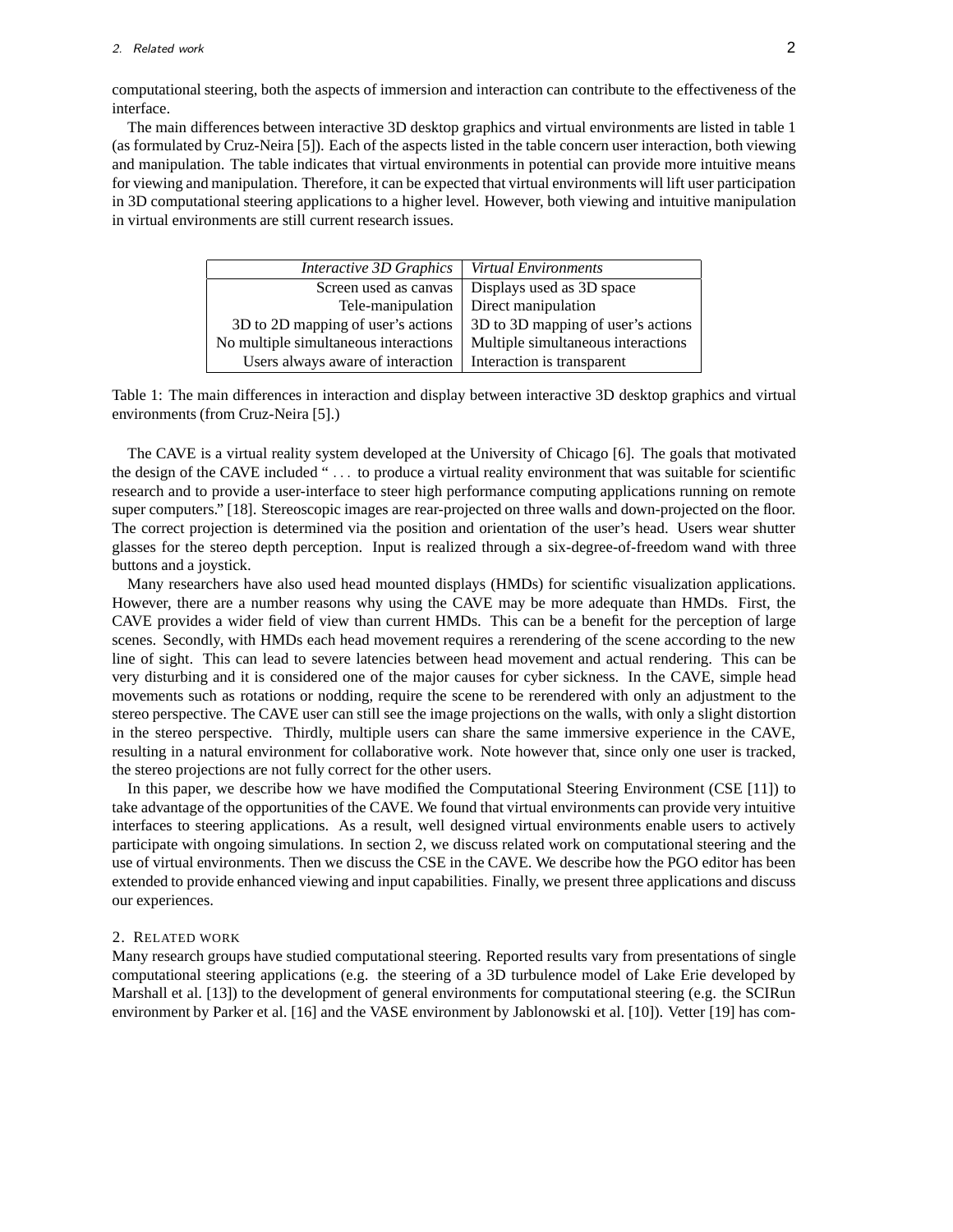posed an annotated bibliography that provides a broad overview of computational steering research. Relatively little research however, has been done on using virtual environments in computational steering applications.

Virtual environments have been used in scientific visualization to exploit the benefits over interactive 3D desktop graphics. Bryson et al. [4] have developed the Virtual Windtunnel, a system designed to visualize precomputed simulated unsteady three-dimensional fluid flows through the use of a Binocular Omni Orientation Monitor (BOOM). The user can interactively position collections of seedpoints for streamlines and streaklines with the use of an instrumented glove, and in addition control the passage of time and the scale of the display and the objects through the use of menus and sliders. The author states that virtual environment interfaces " ... are useful ( ... ) for the exploration and hopefully discovery of phenomena ... "[2], primarily because of the more natural and intuitive interface between human and computer for viewing and manipulation.

A more recent example is presented by van Teylingen et al. [17]. They describe the Virtual Data Visualizer (VDV), an interactive immersive environment for visualizing and analyzing data through a head mounted display. In this environment, users can map data variables to glyph elements. The data is organized hierarchically in classes. The user can modify the data organization and the mappings to the glyphs from within the virtual environment, and he has control over display attributes such as animation and zooming. User interaction is primarily focussed at the viewing of the data and the manipulation of the glyph mappings through an interface based on menus and icons.

Roy et al. [18] have presented a computational steering application implemented in the CAVE. The main focus is on the computational requirements of computational steering. They discuss a distributed virtual reality system where the simulation is run on a remote supercomputer and the steering interface in the CAVE. Interaction is limited to starting, stopping, pausing, continuing, and restarting the simulation. Wand-controlled sliders are used to change simulation input parameters, but this does require the simulation to be stopped and restarted.

Besides more natural viewing of 3D scenes, immersive virtual environments offer more intuitive 3D object manipulations through the use of multiple degree-of-freedom input devices. However, such *spatial input* techniques are still in the development phase and it has not been determined yet which input device and manipulation technique are best for a particular manipulation task. Recent research results have been reported on techniques for object rotations [21], two handed input [20, 7, 9], and remote object transformations [1]. A survey of earlier research on spatial input techniques is given by Hinckley et al. [8].

#### 3. THE COMPUTATIONAL STEERING ENVIRONMENT IN THE CAVE

The CSE has been developed to allow scientists to easily integrate a simulation and create a custom interactive graphical user interface to steer a simulation. Interfaces can be run both in the CAVE and on conventional desktop graphics workstations. This provides an excellent opportunity to explore the added value of virtual environments over desktop workstations.

The CSE's architecture is based on a central Data Manager surrounded by satellite processes, which communicate with each other via the Data Manager, see figure 1. The modular architecture allows satellites to execute in a distributed environment. This allows simulations to be run on remote supercomputers. Careful design of the communication and data transfer protocols ensures that data is only transported between the Data Manager and the satellite processes when needed. Many data manipulation satellites have been developed, such as a logging satellite, a calculator, and a data slicer.

The PGO editor [14] is a graphical editor that enables the user to create custom 2D, 3D desktop, and 3D immersive user interfaces for the visualization and manipulation of the data present in the Data Manager. PGO interfaces are constructed out of *point-based Parametrized Geometric Objects*. The user can construct composite objects out of a set of simple basic objects. The bidirectional binding between objects' geometry and data in the Data Manager can be specified. As a result, objects can be used for the visualization of the simulation output data and the user can manipulate the simulation input parameters by directly manipulating the objects.

User interaction in a virtual environment differs from conventional desktop steering interfaces on two major aspects: viewing and object manipulation. To exploit the benefits virtual environments provide over desktop systems on these aspects, we have developed viewing and manipulation techniques for the PGO to be used in the immersive interfaces.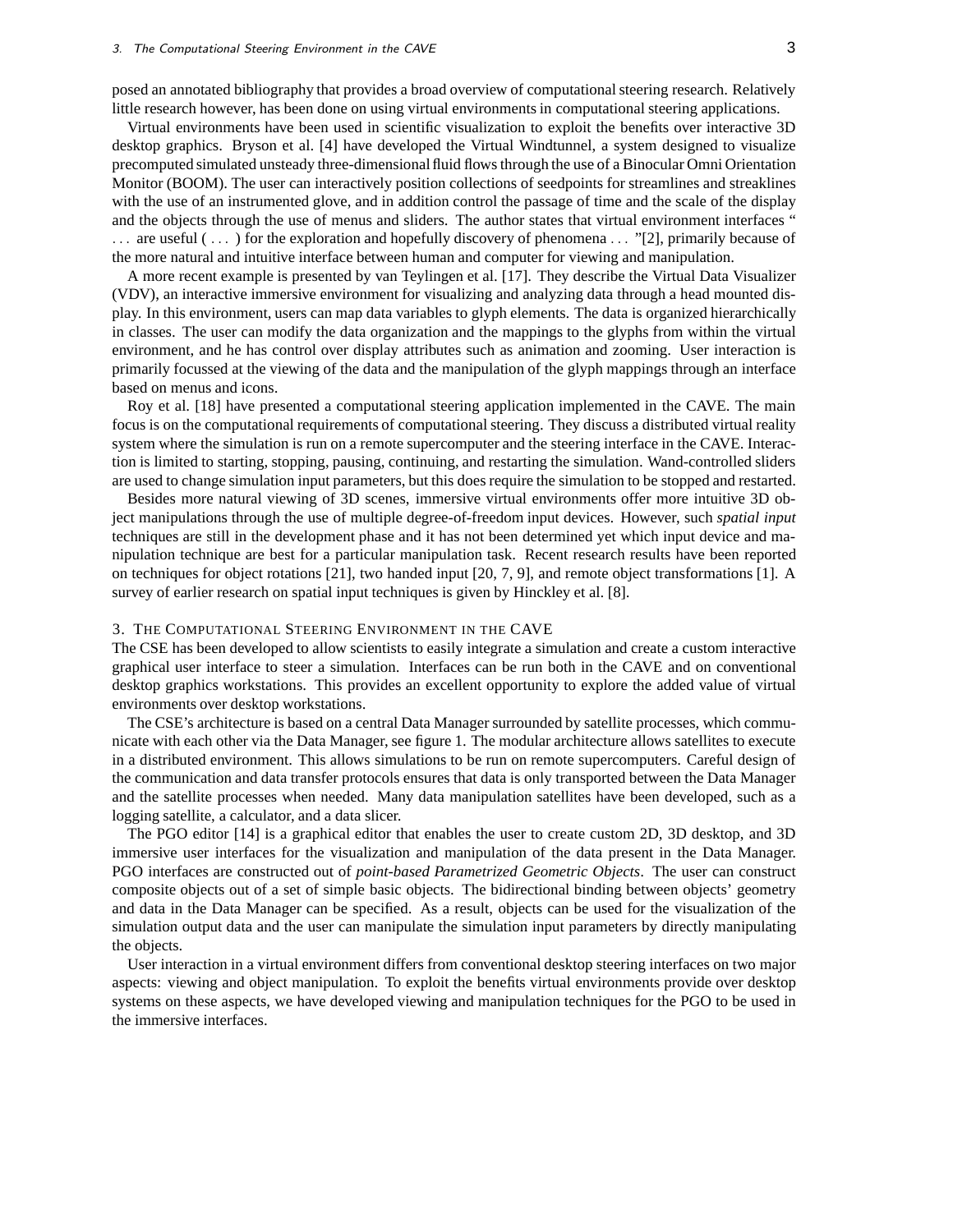

Figure 1: Architecture of the Computational Steering Environment.

#### *3.1 Viewing*

In an immersive virtual environment, users have a natural view of the 3D scene. Users can physically move about in the CAVE or can navigate through a large 3D scene. In the PGO editor, basic navigation functionality (viewing direction, scene rotation, or scene scaling) is provided through the use of the wand.

However, such basic navigation functionality is often not sufficient. The goal of the PGO editor is to allow the user to actively participate with the ongoing simulation. For user viewpoint movements, this implies that navigation and viewing become active elements in the interface. More specifically, the following navigation and viewing functionality should be available in a computational steering interface:

- Definition of multiple viewing configurations;
- Coupling of the viewpoint to entities in the interface;
- Parametrization of the viewpoint to data;
- Construction of user defined controls over the viewpoint.

To accomplish this in the PGO editor, the parametrizable camera object [15] was developed. The camera objects define viewpoint parameters such as position and orientation, and behave identical to the other basic PGO objects. As a result, the position and/or orientation of camera can be parametrized to data that is controlled by other interface objects in the interface or by the simulation. In addition, a camera can be connected to an object present in the interface. Different viewing configurations can be defined by placing multiple camera objects. By selecting a different camera, the user can easily switch between viewing configurations.

The cameras are fully integrated in the PGO editor, and provide an easy and intuitive way to define different viewing configurations valuable to computational steering applications. Combined with the aspect of immersion provided in virtual environments, a higher level of user integration in the interface is achieved. In stead of displaying the view of the camera in a separate window, the user himself is moved to the selected camera.

## *3.2 Object manipulation*

To provide intuitive object manipulations, seven different techniques have been developed and implemented. The CAVE's primary input device is a six degrees-of-freedom wand with three buttons and a joystick. Each of the techniques derive object translations from the movements of the wand. The techniques can be classified according to two important characteristics regarding the mapping of the wand movements to object movements:

• Derived Object Motion: The performed object movements are position based, velocity based, or a combination of these two. With position based methods, the position of the object is directly coupled to the wand. Velocity based methods apply a velocity on the object to be translated. The speed and direction of the object motion is derived from the wand movements.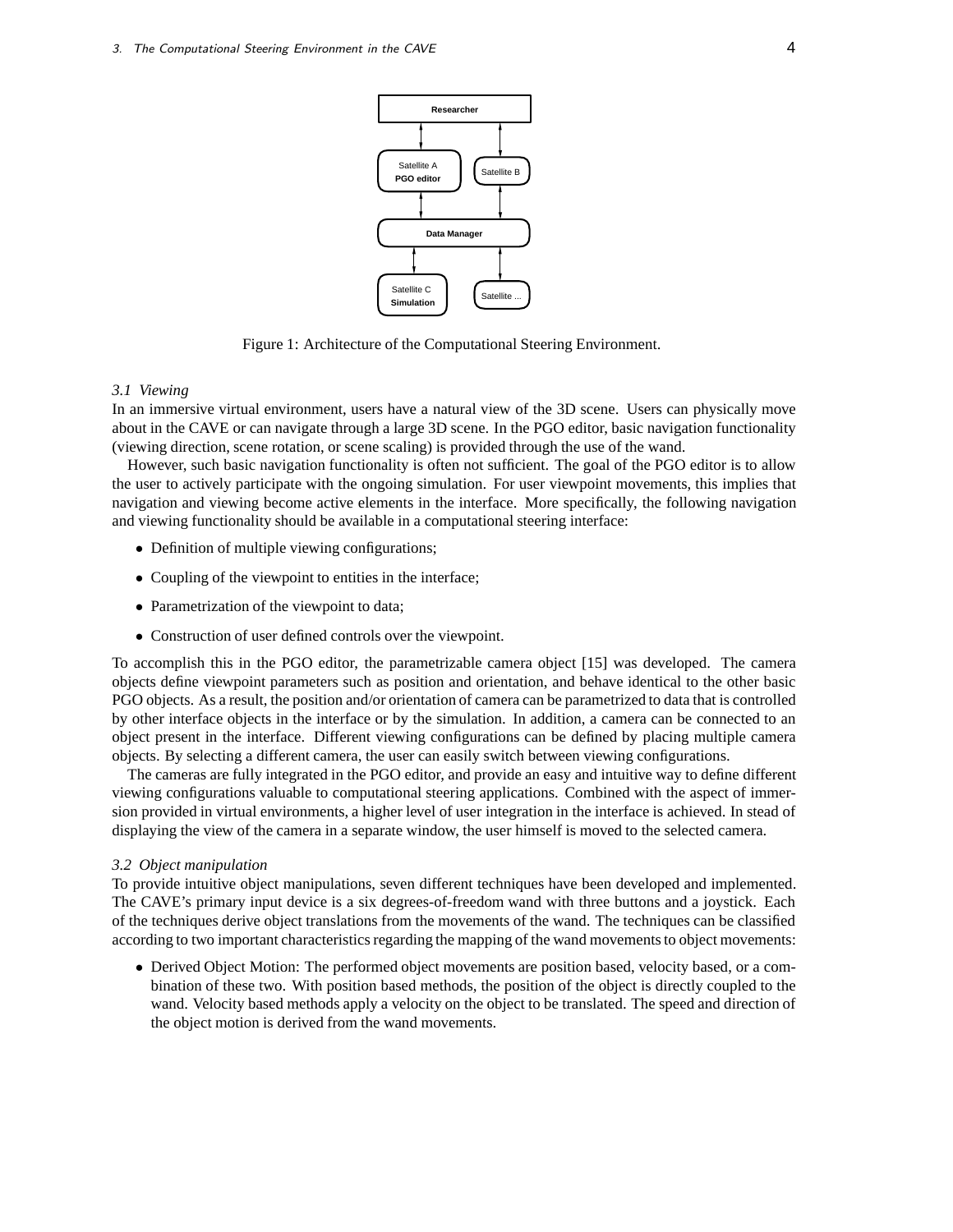• Involved Wand Parameters: The second characteristic determines whether the object translations are derived from the (changes in the) wand position, orientation, or both.

Table 2 lists the developed methods. The first three of the methods use position based motion control, out of which one relates to the wand position only, while the other two relate to the wand position and orientation. In the Slave method, the object to be translated follows the exact position movements of the wand. In the Stick method, the wand is used as a pointing stick to position the object. The Crosshair method is derived from the method used for the desktop PGO editor. Here, the 3D object translations are obtained by mapping the wand movements to a 3D crosshair cursor.

The next two methods use velocity motion control, one based on the wand position and one on the wand orientation. In the Flying method, the wand is used to steer the object as it is flying through the 3D space. The throttle method uses a motorcycle throttle grip metaphor to obtain the velocity of the object as it moves in a direction indicated by the ray emitted by the wand.

The final two methods use a combination of position and velocity control, where one method is solely based on the wand position, and one on the wand position and orientation. The first method is a combination of the Slave and Flying methods, the second method is a combination of the Stick and Throttle methods.

|    | Name             | <b>Motion Control</b> | <b>Wand Parameters</b>   |
|----|------------------|-----------------------|--------------------------|
| 1. | Slave            | position              | position                 |
| 2. | <b>Stick</b>     | position              | position and orientation |
| 3. | Crosshair        | position              | position and orientation |
| 4. | Flying           | velocity              | position                 |
| 5. | Throttle         | velocity              | orientation              |
| 6. | Slave & Flying   | position and velocity | position and orientation |
| 7. | Stick & Throttle | position and velocity | position and orientation |

Table 2: Seven manipulation methods developed for the CAVE.

These manipulation schemes are currently being evaluated on criteria such as speed, accuracy, and user friendlyness through usability tests.

#### 4. APPLICATIONS

With the use of the CSE and the PGO editor, several computational steering applications have been constructed and used in the CAVE. In this section, three applications are described. The accompanying figures are snapshots of the applications running in the CAVE simulator. The distributed architecture of the CSE allows the simulations to be run on remote (super-) computers. Furthermore, the PGO editor can run asynchronously of the simulation. These aspects allow the interfaces to be rendered at interactive frame rates.

#### *4.1 Bouncing Balls*

Figure 2 shows an interface that was constructed to steer a simulation of bouncing balls. The balls are visualized by spheres with an additional arrow to depict their velocity vector. Numerous steerable parameters are present in the simulation. In this particular interface, the user can grab a ball and move it to a different location, or use the sliders to manipulate the dampening property of the medium in which the balls move, adjust the number of balls, and adjust the radius of the balls. The user can also steer a field force by manipulating the arrow in the small box. The direction of the arrow depicts the direction of the force, while its length represents the strength of the force. When confronted with this interface, the user immediately feels the urge to participate in the simulation and to start manipulating the interface objects.

#### *4.2 Smog Prediction*

Figure 3 shows an interface to a high performance simulation for smog prediction over Europe. Previously, we have used a desk top visualization tool especially designed and implemented for this application [12].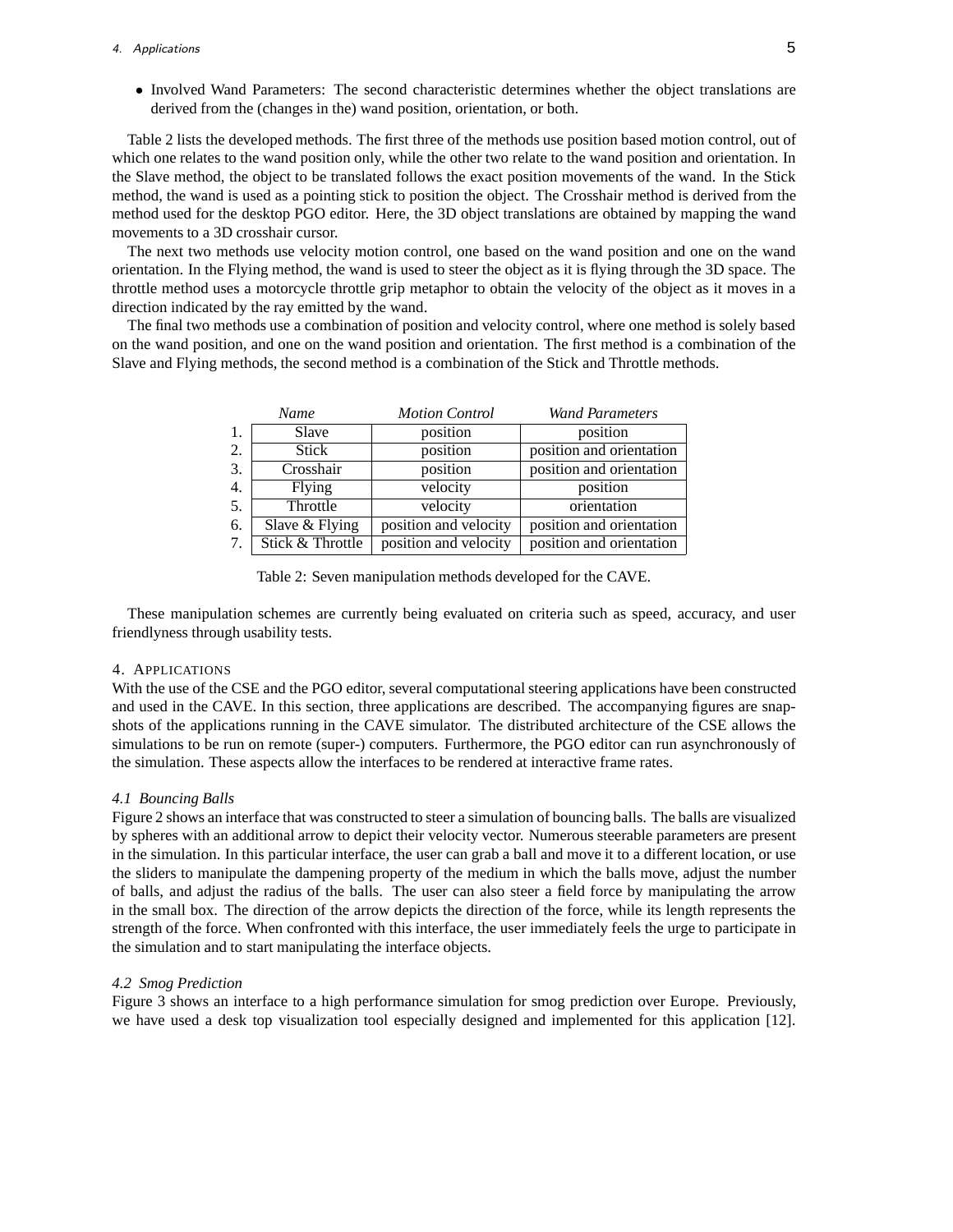

Figure 2: Snapshot of a steering interface to a simulation of bouncing balls.

However, the PGO editor has recently been extended with visualization functionalities (i.e. mesh visualizations with parametrizable transparency) that allows us to use it for this type of applications as well.

The simulation calculates the smog dispersion over four layers according to numerous input parameters concerning emission fields and meteorological and geographical parameters. The governing equations of the model are a set of partial differential equations that determine the advection, diffusion, emission, wet and dry deposition, fumigation, and chemical reactions. In this interface, the user can examine the different atmospheric layers and steer the simulation by manipulating pollution emission sources.



Figure 3: Snapshot of a steering interface to a simulation for smog prediction.

#### *4.3 East-Indiaman*

Figure 4 shows an interface to a simulation of the sailing characteristics of an East-Indiaman. At each time step, the simulation calculates the new state of the ship. This new state is derived from the prior state and the wind conditions (direction and force), the wave spectrum of the sea, the position, orientation, and surface area of the sails, the orientation of the rudder, etc.. In this interface, the user can literally steer the ship: sails can be set, the sail area can be enlarged or reduced to adjust to different wind forces, the sails can be aimed to different angles to adjust to different wind directions and ship courses, and the user can use the rudder and the sails to change the course of the ship. In addition, the wind force and direction can be changed. Cameras can be positioned aboard the ship or in the masts to obtain an 'on-board' sailing experience.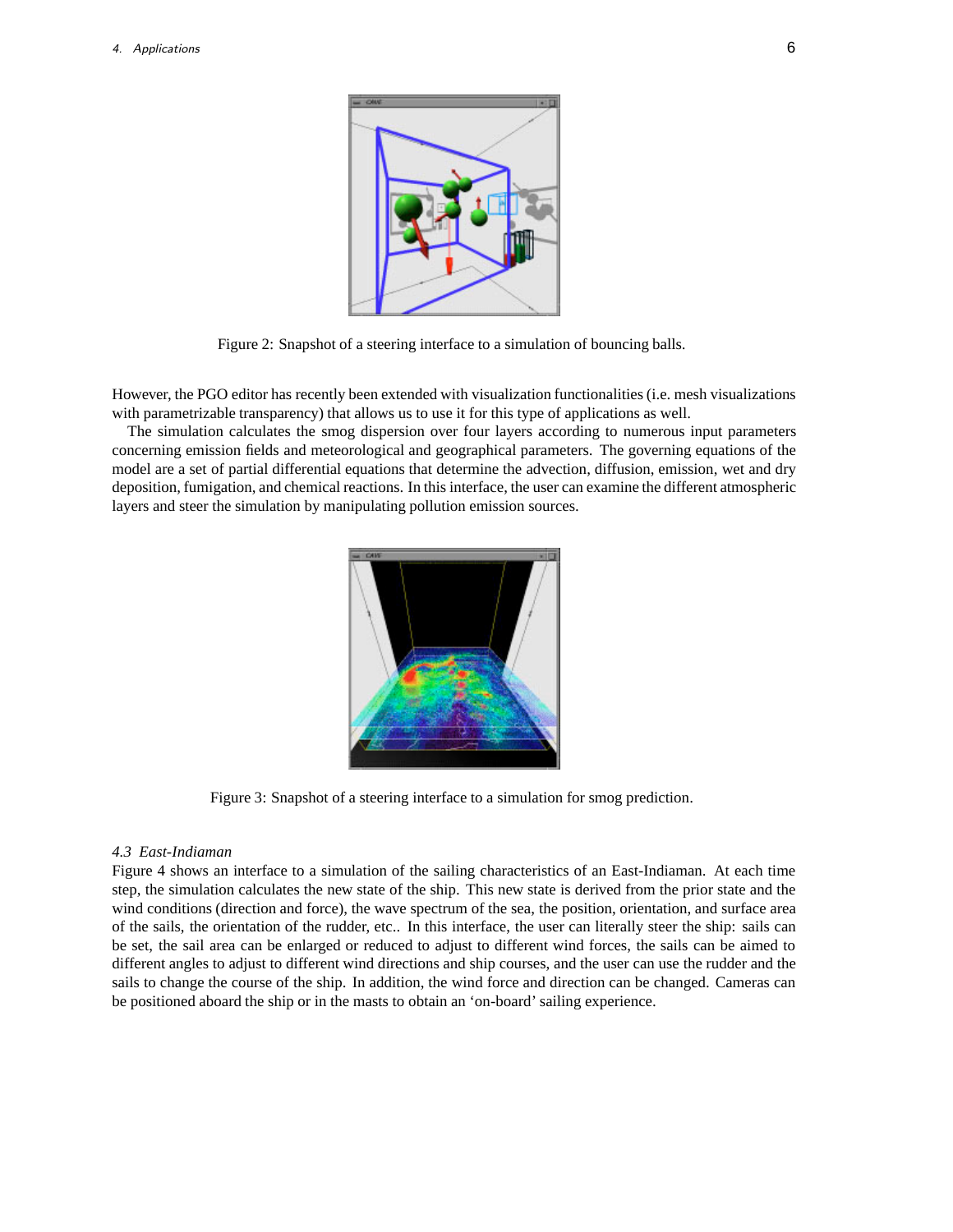## 5. Discussion 7



Figure 4: Snapshot of a steering interface to a simulation of a sailing East-Indiaman. Left an overview, right an on-board view from the camera mounted on the rear deck.

## 5. DISCUSSION

The major differences between virtual environments and conventional interactive 3D graphics are the aspects of immersion and interaction. We expected that these aspects could lift the user participation in a computational steering application to a higher level. Although we have not yet conducted any formal experiments we can make some remarks about our experiences.

Hinckley et al. stated that " ... people do not innately understand three dimensional reality, but rather they experience it." [8]. From our experience, we found that immersion can contribute significantly to experiencing the 3D scene compared to the desktop 3D graphics approach, and therefore lift user participation to a higher level. For example, in the bouncing balls application it is easier to perceive the 3D positions and velocities of the balls, and relate the individual ball movements to the state of the simulation. Another illustrative example is found in the East-Indiaman application. By placing the user's viewpoint aboard the ship (through the use of the camera object), an on board sailing experience was obtained that could not be accomplished on a conventional desktop graphics workstation.

For object manipulation in the CAVE, seven different techniques are currently being evaluated. More effective object manipulation contributes to a higher degree of user participation. For comparison, the same usability tests are also conducted with the manipulation techniques used on the desktop workstations. Our experiences obtained during the development and testing of the methods indicate that object manipulations in the CAVE can be performed faster and more accurate than on the desktop workstations.

These observations indicate that the use of virtual environments allow more intuitive and effective interfaces. However, much research still is needed. For instance, it is not yet known under which exact conditions steering will benefit from virtual environments. Some applications may still be more effective when used on desktop systems.

#### 6. CONCLUSION

Computational steering allows a user to get better insight in and understanding of the behavior and results of the simulation in less time. To achieve this, the user interface plays a crucial role. The user should be able to view and interact with the simulation in an easy and intuitive manner to actively participate with the ongoing simulation. Virtual reality systems, and the CAVE in particular, can provide such an interface. Combined with the CSE and the PGO editor, the CAVE offers a general purpose computational steering environment that allows a user to create and use immersive 3D interfaces for computational steering.

Future work we intend to address concerns the development of automated navigation strategies to use in conjunction with the camera objects and further development and evaluation of 3D object manipulation techniques. In general, we believe that more research is needed in formal comparisons between the use of virtual environments and interactive 3D graphics on desktop workstations.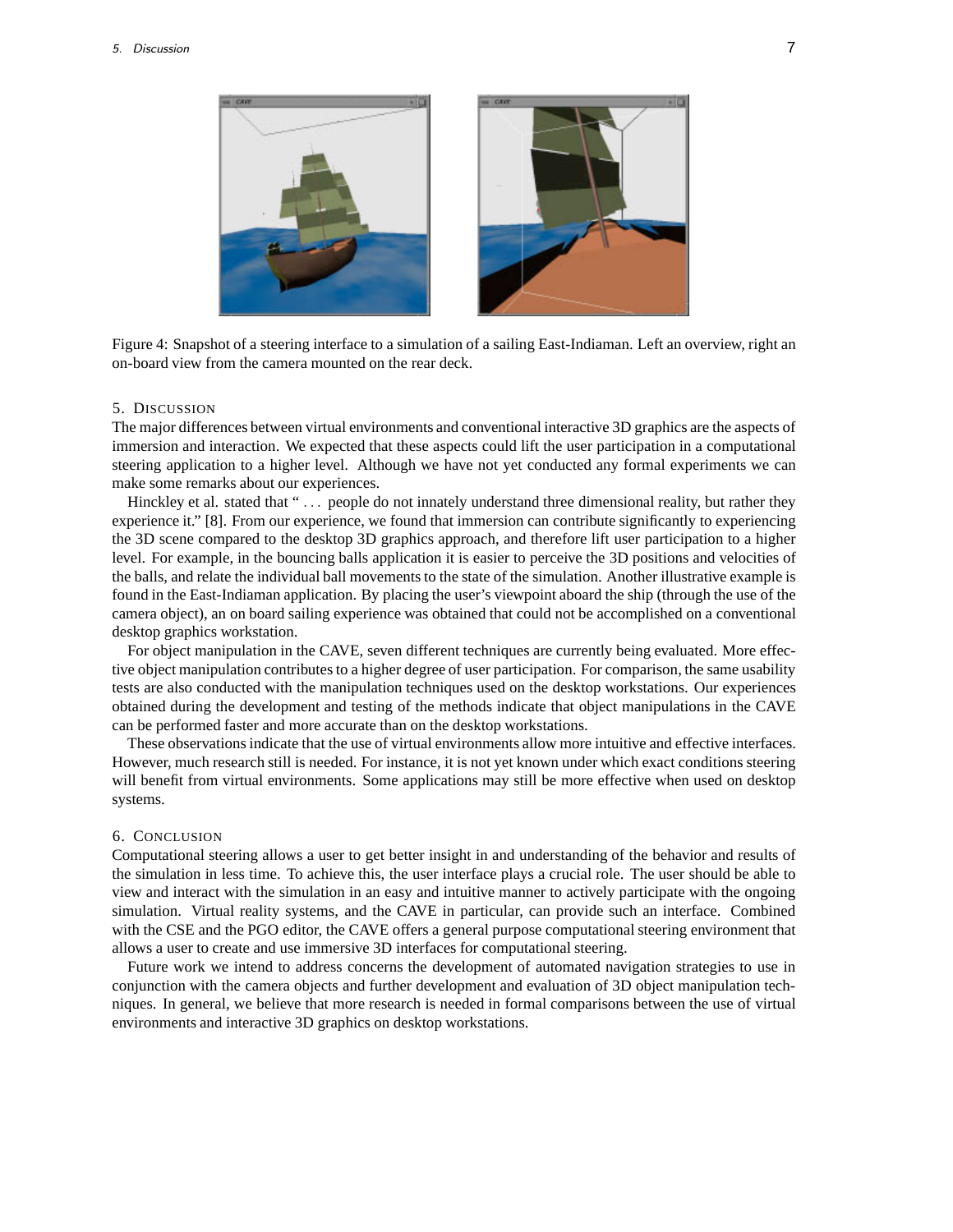# References

- 1. D.A. Bowman and L.F. Hodges. An evaluation of techniques for grabbing and manipulating remote objects in immersive virtual environments. In S.N. Spencer, editor, *1997 Symposium on Interactive 3D Graphics*, pages 35–38, 1997.
- 2. S. Bryson. Virtual reality in scientific visualization. *Computers & Graphics*, 17(6):679–685, 1993.
- 3. S. Bryson. Approaches to the successful design and implementation of VR applications. In R.A. Earnshaw, J.A. Vince, and H. Jones, editors, *Virtual Reality Applications*, pages 3–15. Academic Press, 1995.
- 4. S. Bryson and C. Levit. The virtual windtunnel: An environment for the exploration of three-dimensional unsteady fluid flows. In *Visualization '91 (Proceedings of the 1991 Visualization Conference)*, pages 17– 24, 1991.
- 5. C. Cruz-Neira. Making VR a useful technology: From immersive displays to applications. Invited talk at the 1997 EURO-VR Mini Conference, Amsterdam, the Netherlands, November 10–11 1997.
- 6. C. Cruz-Neira, D.J. Sandin, and T.A. DeFanti. Surround-screen projection-based virtual reality: The design and implementation of the CAVE. In *Computer Graphics (SIGGRAPH '93 Proceedings)*, volume 27, pages 135–142, 1993.
- 7. L.D. Cutler, B. Fröhlich, and P. Hanrahan. Two-handed direct manipulation on the responsive workbench. In S.N. Spencer, editor, *Proceedings of the 1997 Symposium on Interactive 3D Graphics*, pages 107–114, 1997.
- 8. K. Hinckley, R. Pausch, J.C. Goble, and N.F. Kassell. A survey of design issues in spatial input. In *Proceedings of the ACM Symposium on User Interface Software and Technology (UIST '94)*, pages 213– 222, 1994.
- 9. K. Hinckley, R. Pausch, and D. Proffitt. Attention and visual feedback: The bimanual frame of reference. In S.N. Spencer, editor, *Proceedings of the 1997 Symposium on Interactive 3D Graphics*, pages 121–126, 1997.
- 10. D.J. Jablonowski, J.D. Bruner, B. Bliss, and R.B. Haber. VASE: The visualization and application steering environment. In *Proceedings of Supercomputing '93*, pages 560–569, 1993.
- 11. R. van Liere, J.D. Mulder, and J.J. van Wijk. Computational steering. *Future Generation Computer Systems*, 12(5):441–450, April 1997.
- 12. R. van Liere and J.J. van Wijk. Steering smog prediction. In *Proceedings of the 1997 Conference on High-Performance Computing and Networking*, pages 241–252. Springer Verlag, April 1997.